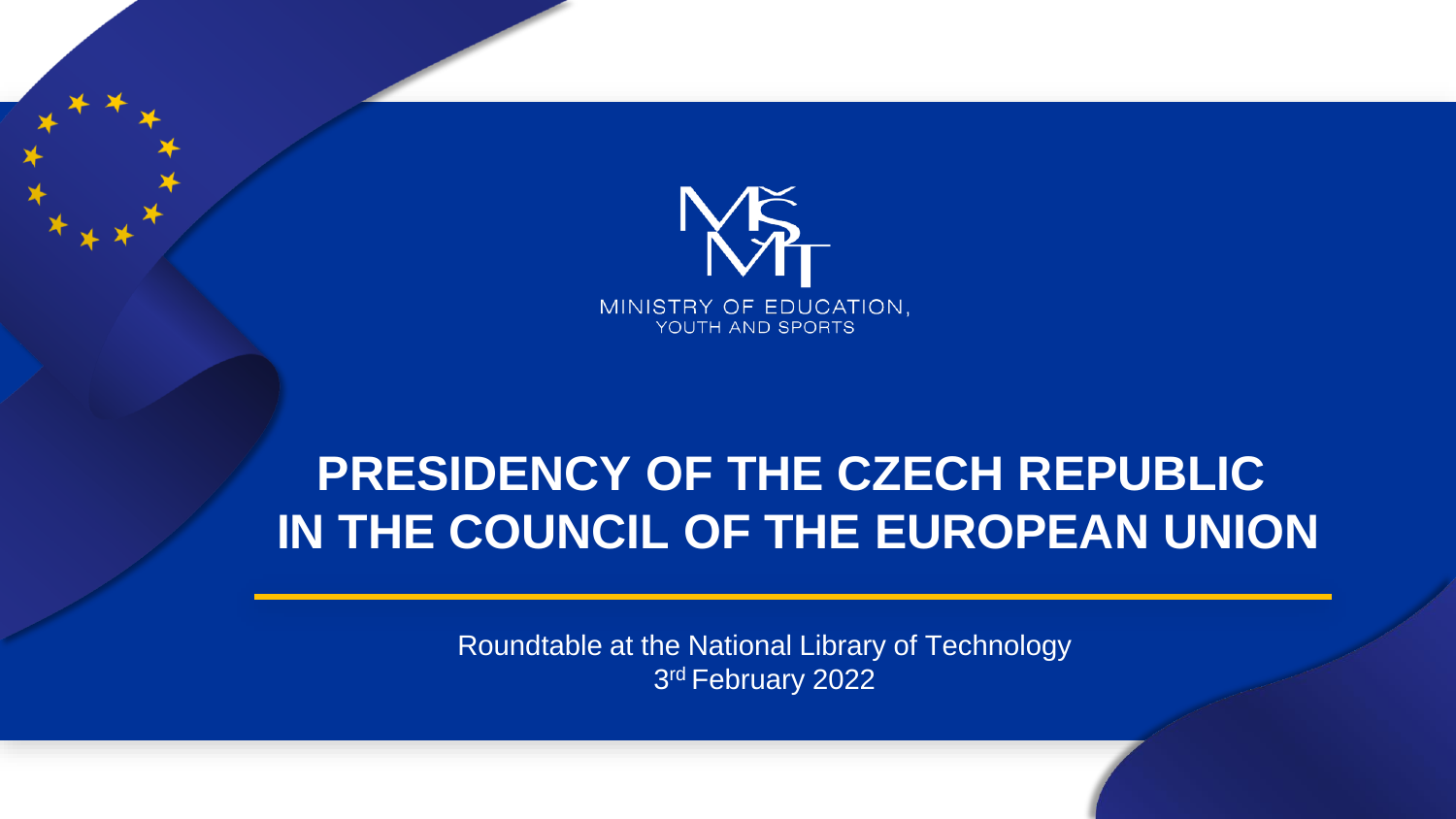## **1. EUROPEAN RESEARCH AND INNOVATION POLICY FRAMEWORK (I)**

### **COUNCIL CONCLUSIONS ON THE NEW EUROPEAN RESEARCH AREA**

- Adopted by COMPET during DE PRES on 1<sup>st</sup> December 2020
- ◼ Kick-off framework document for the **post-2020 ERA policy-making**

### **COUNCIL RECOMMENDATION ON A PACT FOR RESEARCH AND INNOVATION IN EUROPE**

- Endorsed by COMPET during SI PRES on 26<sup>th</sup> December 2021
- ◼ Defines **core values, basic principles and key priority areas** for the future advancement of ERA
- Sets the 3% GDP target of public and private investments in research and innovation by 2030
- Introduces the **ERA Policy Agenda** for 36 months as a living document to be regularly updated
- ◼ Envisages the **ERA Actions** to be implemented if joined on voluntary basis by ½ Member States
- ◼ Envisions the ERA monitoring mechanism and the **Commission's progress report** every 18 months
- ◼ Foresess a continuous **policy dialogue** with the Commission on the ERA implementation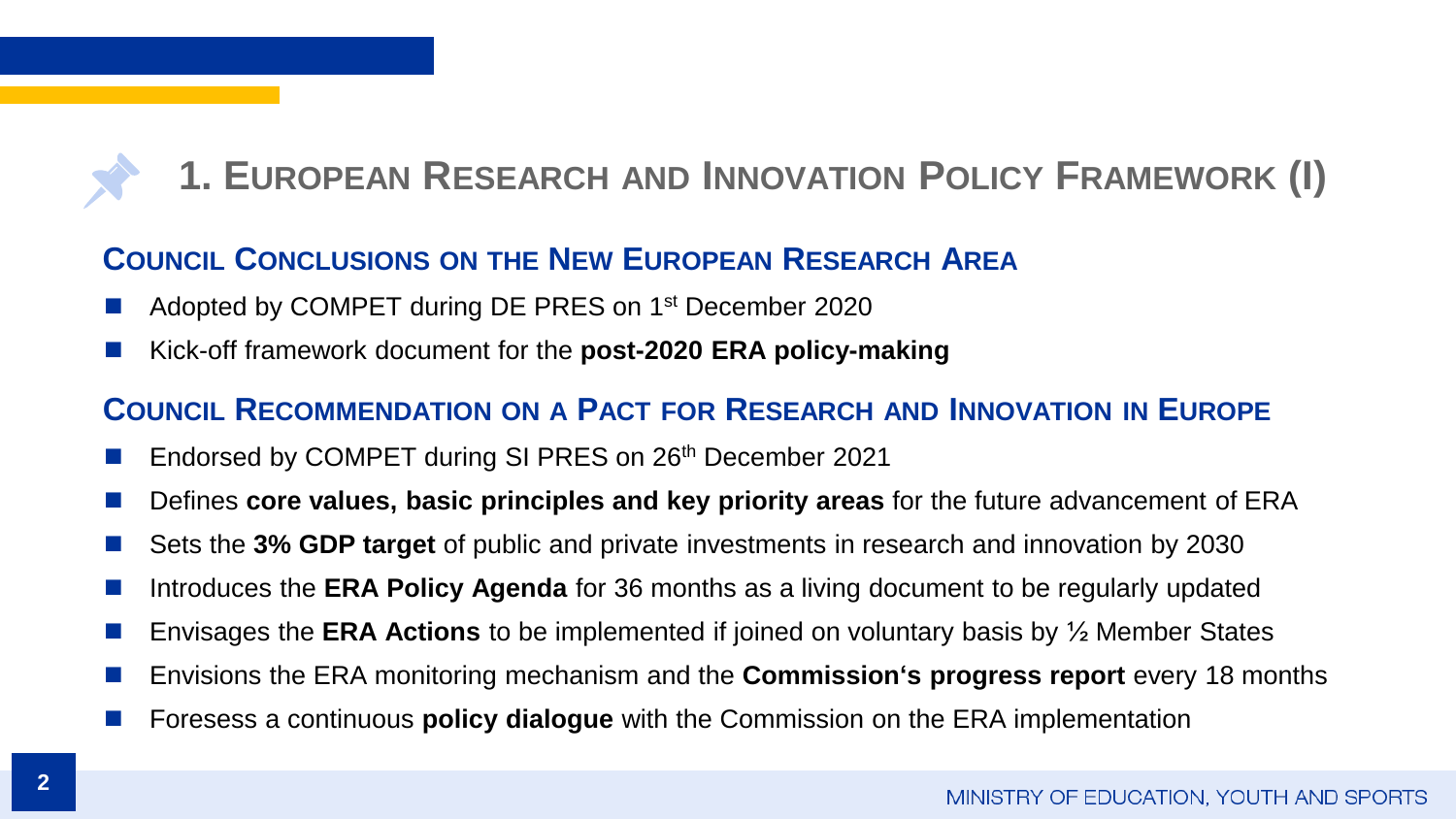## **1. EUROPEAN RESEARCH AND INNOVATION POLICY FRAMEWORK (II)**

### **COUNCIL CONCLUSIONS ON THE FUTURE GOVERNANCE OF THE EUROPEAN RESEARCH AREA**

- Approved by COMPET during SI PRES on 26<sup>th</sup> November 2021
- Determine the **missions** of the ERA Governance structures, including the Council, the Commission, ERAC, and the ERA Forum, and roles of the ESFRI Forum, the European Open Science Cloud (EOSC) Steering Board, and the Partnership Knowledge Hub as independent Commission Expert Groups
- ◼ Envision **ERA Ministerial Conferences** to be held by the EU Council Presidencies and elaborate on the implementation of the renewed ERA policy concept
- ◼ Outline the **ERA Policy Agenda for the years 2022–2024**, including the proposal for **20 ERA Actions**, to be joined by Member States on voluntary basis and implemented when endorsed by at least ½ of Member States

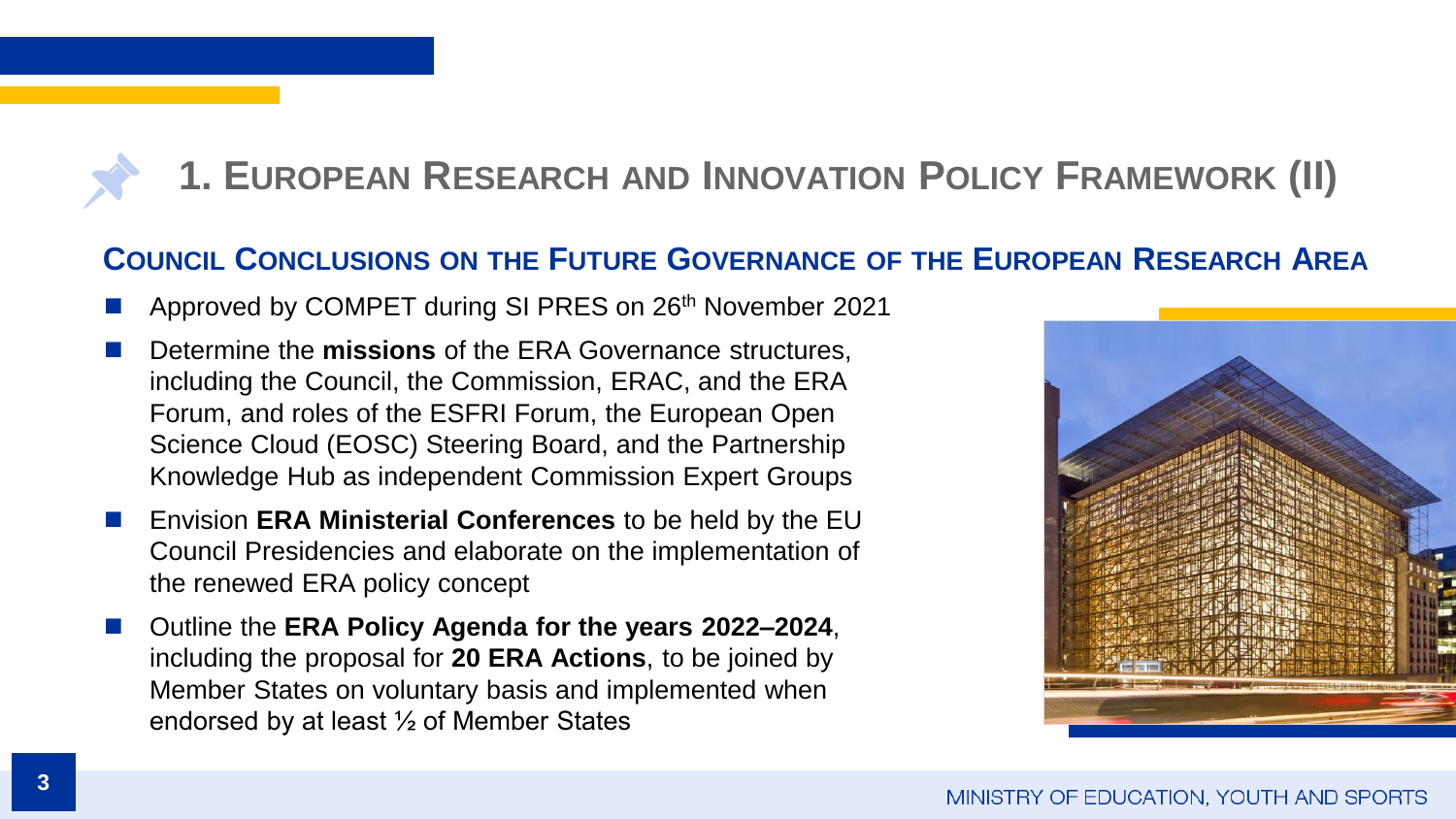## **2. TOP PRIORITIES – RESEARCH INFRASTRUCTURES (I)**

**RESEARCH INFRASTRUCTURES** as a part of the European critical infrastructure and preparedness instruments to tackle socioeconomic crises, address grand societal challenges and strengthen resilience of the European society by knowledge-based solutions, thus facilitating long-term sustainable economic growth and well-being

#### **RESEARCH AND INNOVATION DELIVERABLES**

- ◼ Deliver an **essential cornerstone** of the post-2020 ERA, equipping scientists and innovators
- Enable **cutting-edge research**, extending frontiers of human knowledge beyond yet known horizons
- ◼ Facilitate development of **state-of-the-art technologies and breakthrough science-based innovations**
- ◼ Mediate **unique data collections and data sets** to scientists, entrepreneurs and public administrators
- ◼ Promote **freedom of scientific knowledge**, being operated as open access-based installations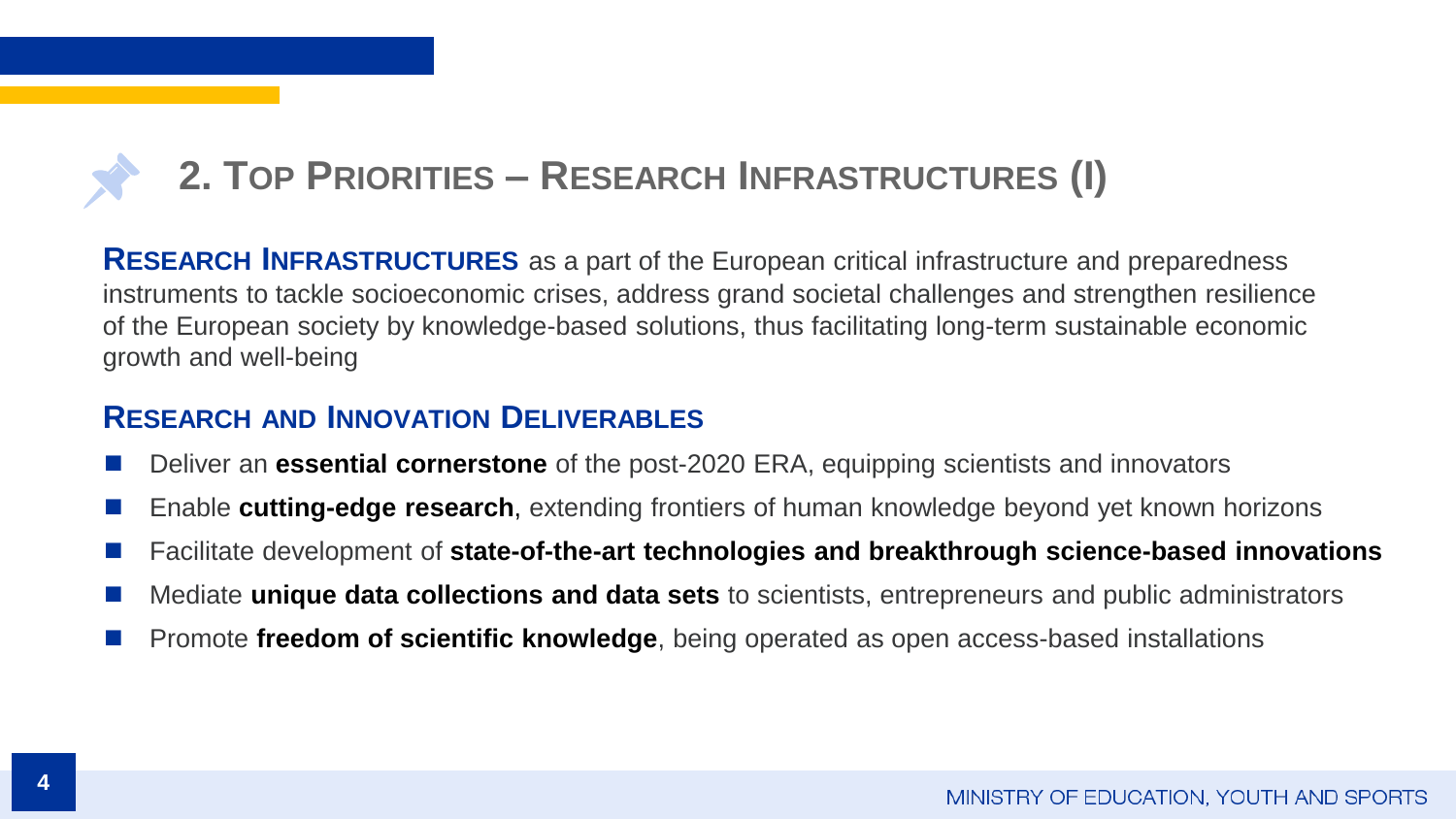## **2. TOP PRIORITIES – RESEARCH INFRASTRUCTURES (II)**

### **SOCIOECONOMIC BENEFITS, IMPACTS AND SPILL-OVERS**

- ◼ Boost the **competitiveness of the European economy** internationally and at the global level
- Drive the **macro-regional development** (i.e., investments, high-skilled jobs, infrastructure, etc.)
- ◼ Contribute to achieve the EU's and global **wider policy objectives** standing outside the R&D area
- ◼ Empower Governments for an efficient knowledge-based **crisis management and mitigation measures**
- Strengthen the EU's **preparedness and resilience** of the European society to socioeconomic crises
- Catalyse the **scientific diplomacy and international cooperation** based on problem-solving approach

### **POLICY-MAKING FRAMEWORK**

- **ESFRI White Paper 2020: Making Science Happen** A New Ambition for Research Infrastructures in the European Research Area
- **ESFRI Roadmap 2021:** Strategy Report on Research Infrastructures in Europe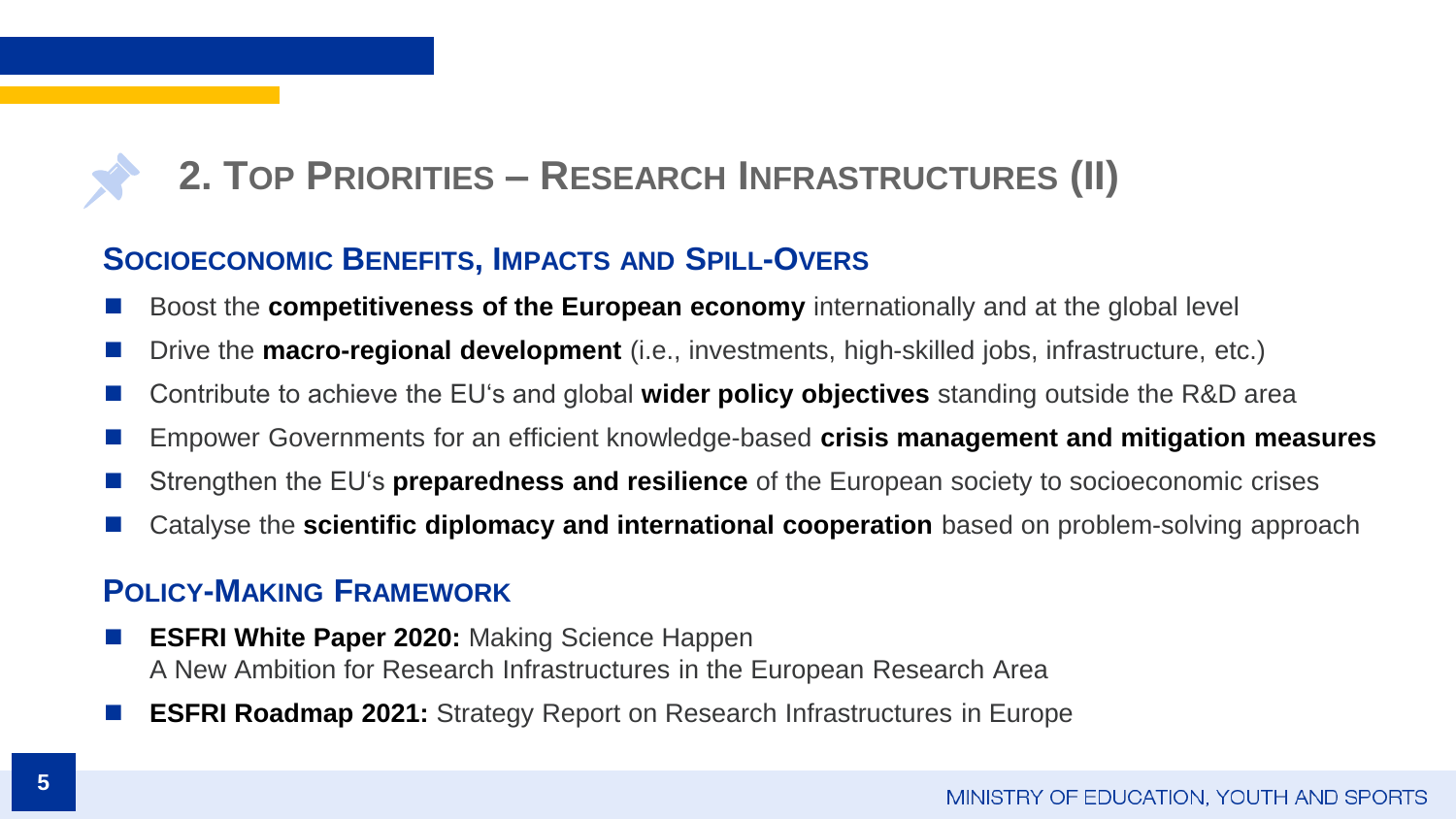## **2. TOP PRIORITIES – RESEARCH INFRASTRUCTURES (III)**

### **HIGH-LEVEL GOALS AND OBJECTIVES**

- Reflection of ESFRI strategic orientations in particular series of the **Council Conclusions**, to be endorsed by EU Research Ministers to outline the top-priority actions to strengthen the EU's research infrastructure ecosystem
- ◼ Call for action by the **Brno Declaration** to develop a fully integrated and interoperable global ecosystem of research infrastructures to become a key component of the critical infrastructure to address grand societal challenges

### **KEY PRESIDENCY EVENTS**

- ◼ **European Strategy Forum on Research Infrastructures** 18th – 19th October 2022 in Brno
- ◼ **International Conference on Research Infrastructures** 19th – 21st October 2022 in Brno

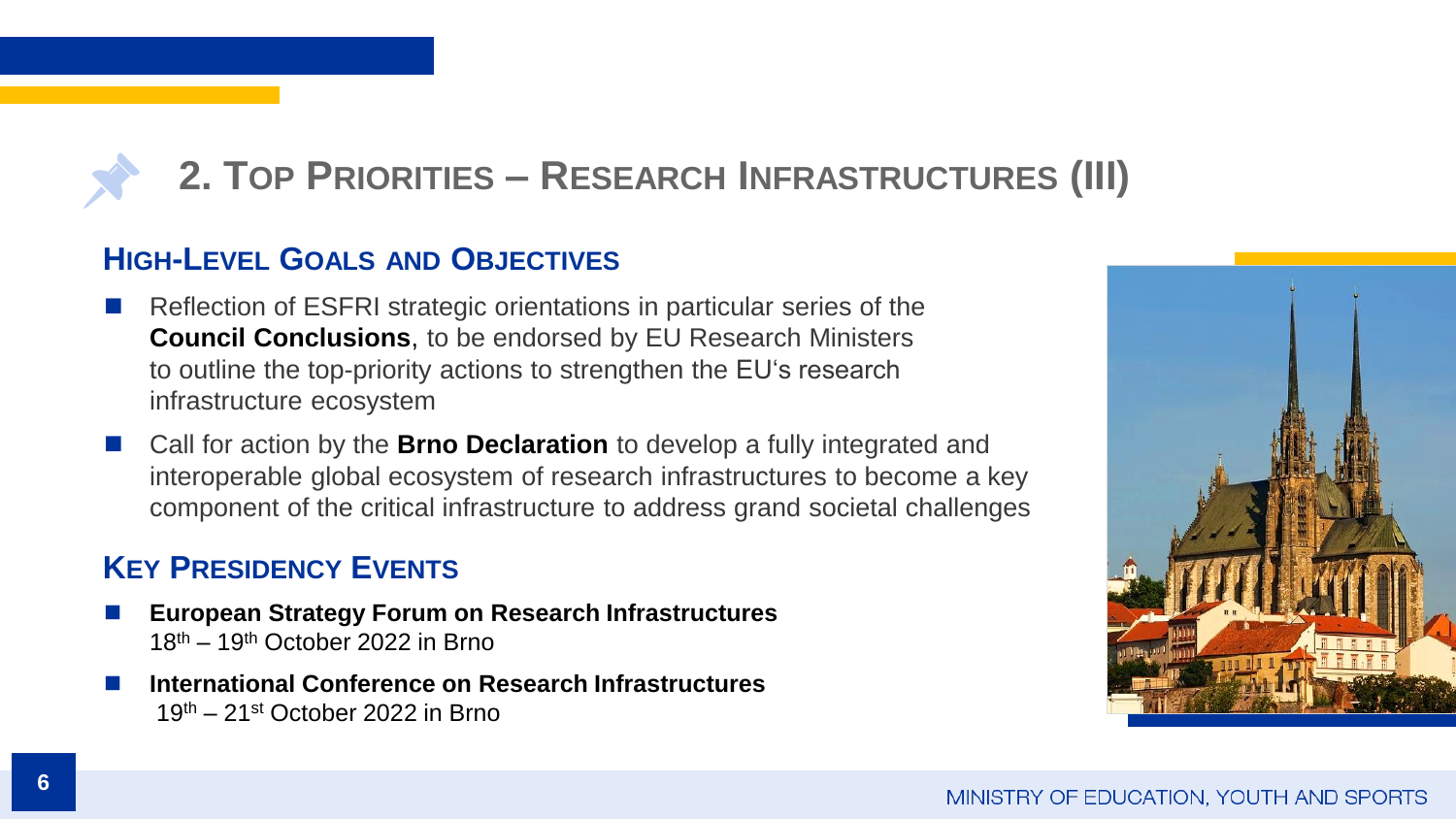

**SYNERGIES** between the EU Cohesion Policy Funds and the EU Framework Programmes for Research and Innovation, and the European- and national-based research and innovation funding in general, as an instrument to maximize the potential of cooperation in research and innovation in Europe

#### **ENABLER AND FACILITATOR**

- ◼ Enable to maximise the **coherence** in research and innovation funding in Europe
- ◼ Facilitate **alignment** of funding approaches at the EU and the Member State levels
- Simplify the **co-funding** of the EU Framework Programme projects where necessary
- ◼ Encourage to implement the **"Seal of Excellence"** financing by the Member States
- ◼ Result in the **harmonisation** of policy-making and funding approaches in Europe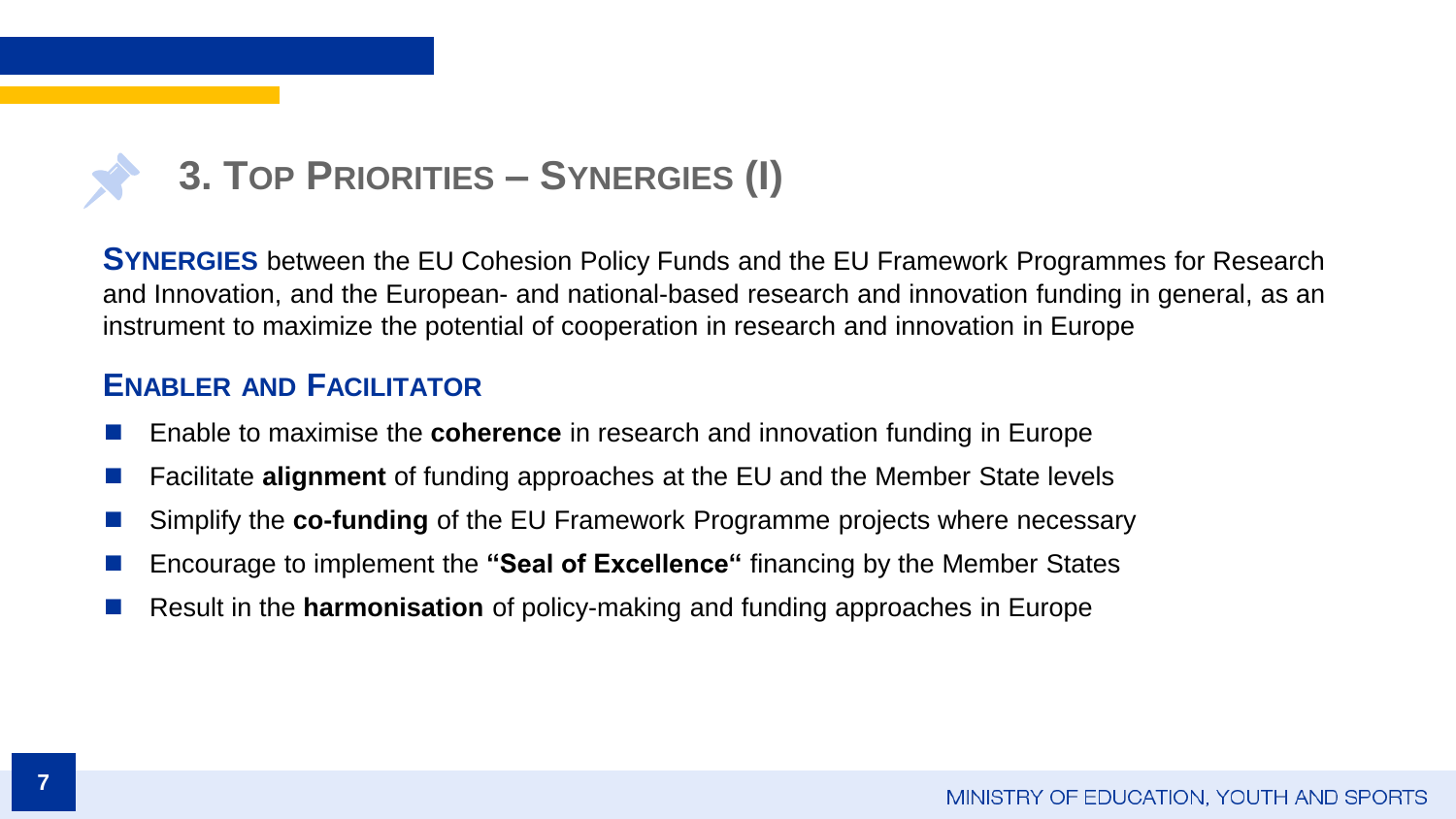## **3. TOP PRIORITIES – SYNERGIES (II)**

### **COHESION POLICY CONTRIBUTOR**

- ◼ Help achieve the goals of the **EU Cohesion Policy** in line with the R&D agenda priorities
- ◼ Promote **participation of the "Cohesion Countries"** in the EU Framework Programmes
- ◼ Increase **efficacy**, prevent from **duplication** of efforts and **fragmentation** of resources
- ◼ Contribute to **bridge the gap and close the research and innovation divide** in ERA
- Increase the **potential** of cooperation in research and innovation in Europe

### **POLICY-MAKING FRAMEWORK**

- **Horizon Europe** EU Framework Programme for Research and Innovation (2021–2027)
- ◼ European research and innovation institutionalised, co-programmed and co-funded **partnerships**, and the EU Framework Programme **missions**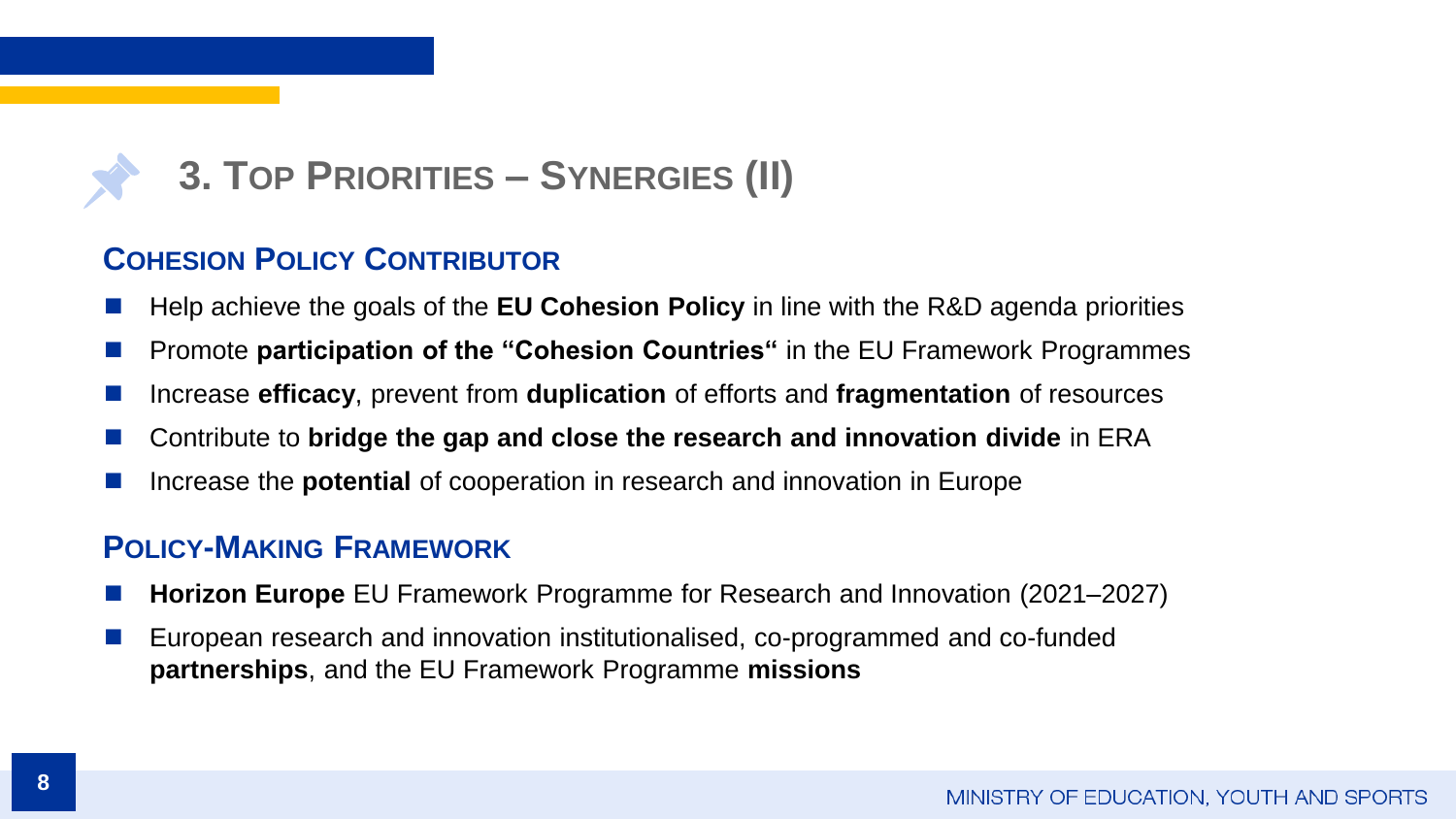

### **HIGH-LEVEL GOALS AND OBJECTIVES**

- ◼ Organisation of a **flagship conference** on synergies to exchange good practice examples and lessons learned, and identify bottlenecks preventing from harvesting the full potential of synergies
- ◼ Call for action by the **Prague Declaration** and the **Council Conclusions** to reiterate and reinforce the commitment by the Commission and Member States to continue removing barriers on synergies at all levels

### **KEY PRESIDENCY EVENTS**

- ◼ **Conference on the Synergies in Research and Innovation Funding** 7<sup>th</sup> – 8<sup>th</sup> July 2022 in Prague
- ◼ **Informal Meeting of the EU Competitiveness Council – Research**  $21<sup>st</sup> - 22<sup>nd</sup>$  July 2022 in Prague

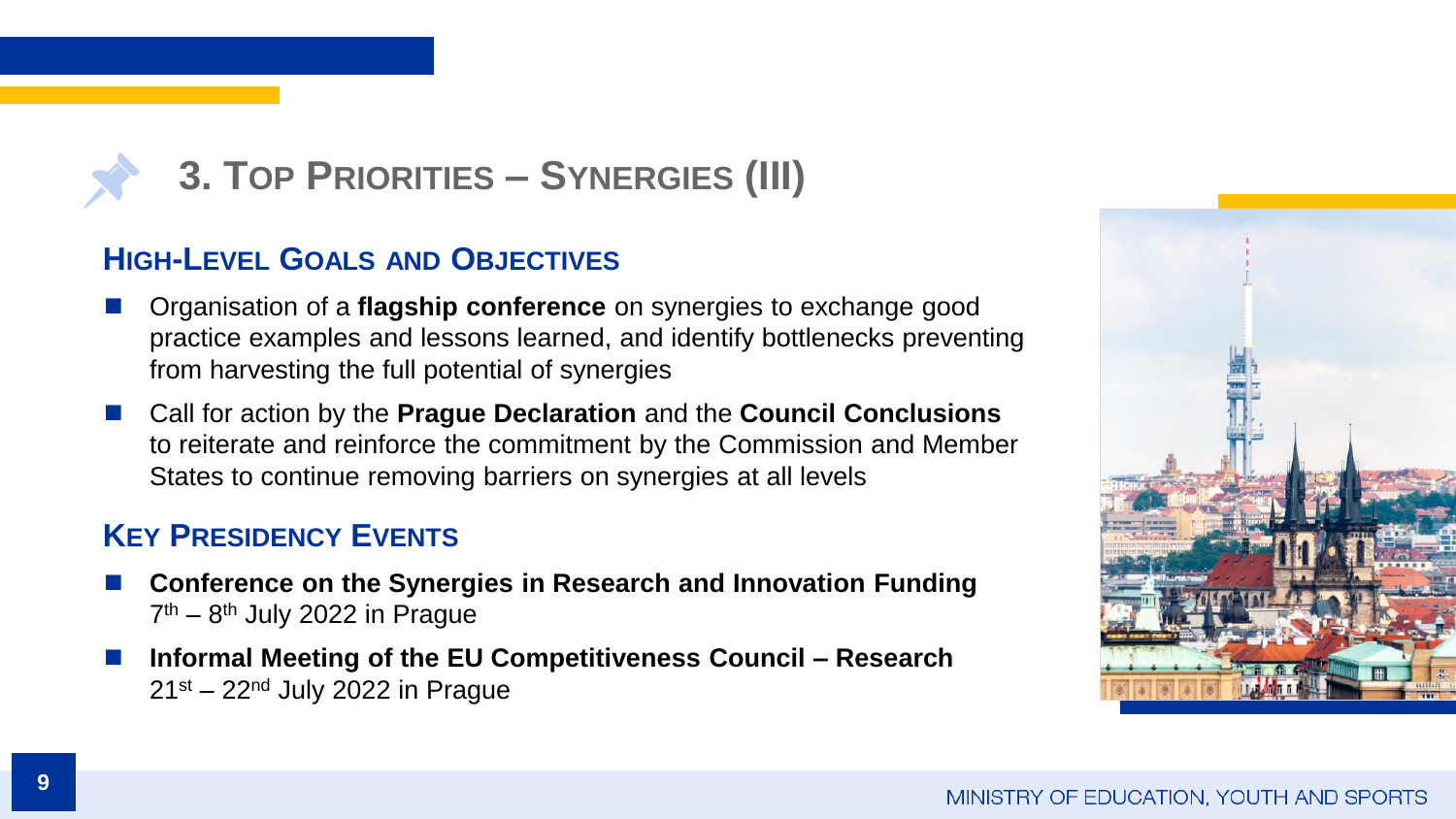

**CONFERENCE ON THE SYNERGIES IN RESEARCH AND INNOVATION FUNDING**

7<sup>th</sup> – 8<sup>th</sup> July 2022 in Prague

#### **INFORMAL MEETING OF THE EU COMPETITIVENESS COUNCIL – RESEARCH**

 $21<sup>st</sup> - 22<sup>nd</sup>$  July 2022 in Prague

#### **ATTACHÉ TRIP – RESEARCH WORKING GROUP OF THE COUNCIL OF THE EU**

10th – 13th September 2022 in Prague and South Bohemia

#### **RESEARCH WORKING GROUP OF THE COUNCIL OF THE EU**

13th – 14th September 2022 in Prague

#### **EUROPEAN RESEARCH AREA AND INNOVATION COMMITTEE**

13th – 14th September 2022 in Prague

#### **FORMAL MEETING OF THE EU COMPETITIVENESS COUNCIL – RESEARCH**

30th September 2022 in Brussels

#### **INFORMAL WORKSHOP ON THE FORESIGHT IN RESEARCH AND INNOVATION**

*1st half of October 2022, exact date to be decided*



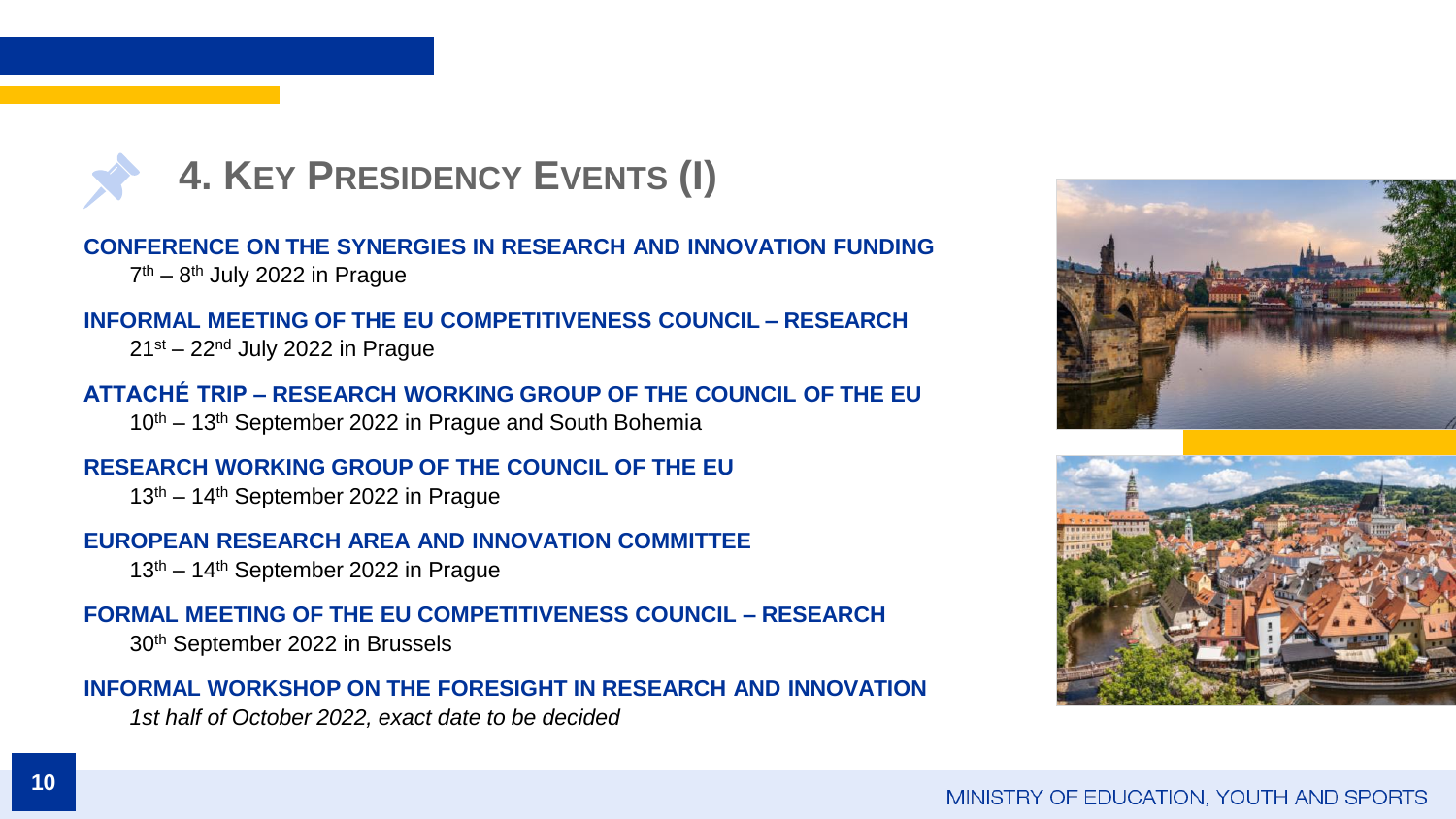

**EUROPEAN STRATEGY FORUM ON RESEARCH INFRASTRUCTURES**

18th – 19th October 2022 in Brno

#### **INTERNATIONAL CONFERENCE ON RESEARCH INFRASTRUCTURES**

19th – 21st October 2022 in Brno

#### **KNOWLEDGE, RESEARCH AND EDUCATION CONFERENCE**

10th – 11th November 2022 in Prague

#### **EUROPEAN OPEN SCIENCE CLOUD SYMPOSIUM AND STEERING BOARD**

14th – 17th November 2022 in Prague

#### **CONFERENCE ON THE GENDER-BASED VIOLENCE IN HIGHER EDUCATION AND RESEARCH**

 $24<sup>th</sup> - 25<sup>th</sup>$  November 2022 in Prague

#### **FORMAL MEETING OF THE EU COMPETITIVENESS COUNCIL – RESEARCH**

2<sup>nd</sup> December 2022 in Brussels